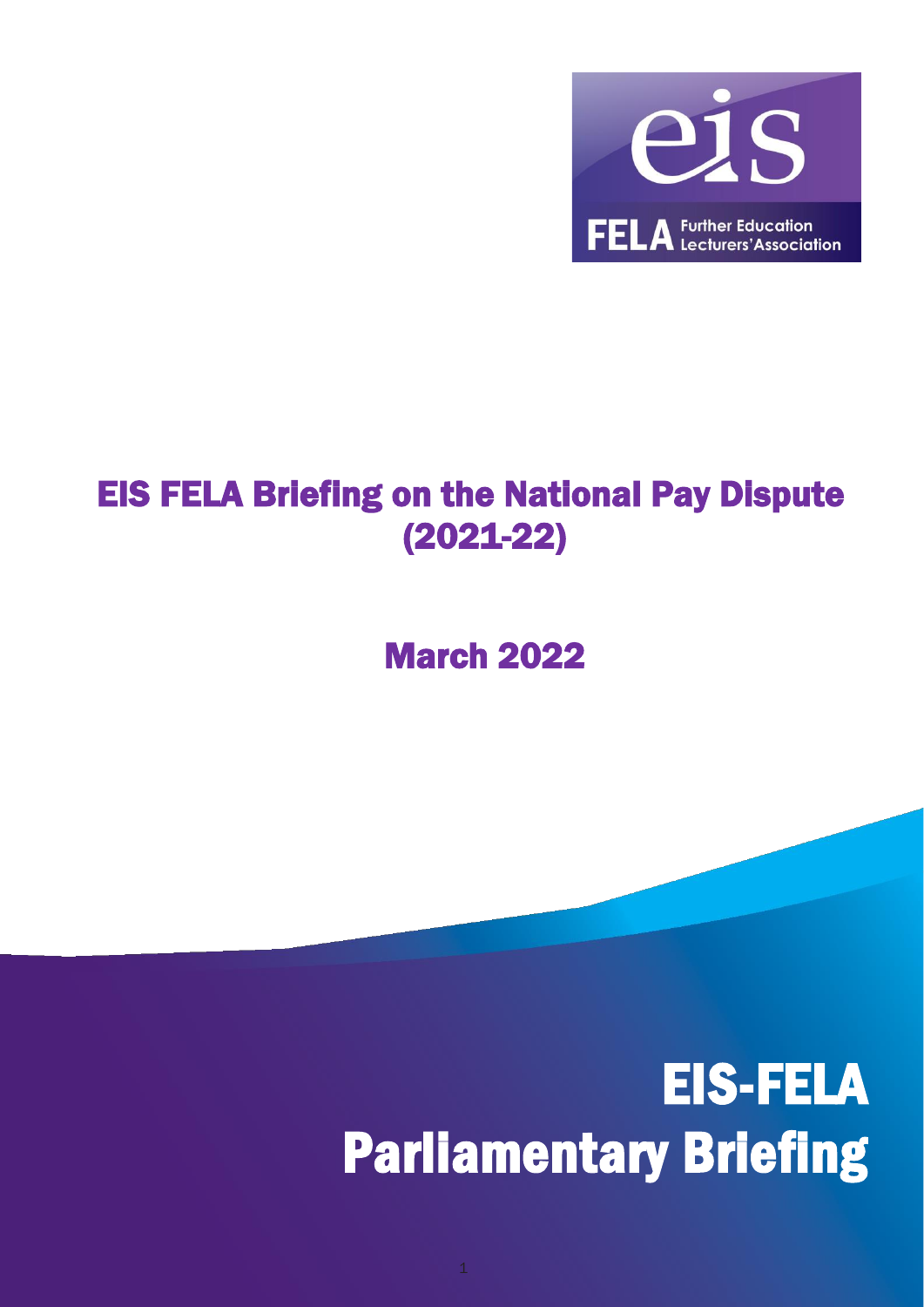In June 2021, the EIS-FELA, via the lecturers' side table of the NJNC, submitted a pay claim of a £2000 uplift, across all salary points, for the year 2021-22. A copy of the claim is attached to this briefing. Had a pay award been made timeously, this would have come into effect from September 2021.

When submitting the claim, the EIS-FELA Executive expressed a desire for a swift resolution to negotiations, with the hope of providing stability to the FE sector, which has experienced significant levels of industrial action over the last few years. The EIS-FELA negotiators also warned of the prospect of rising inflation, which was already sitting at 4.8% RPI at the point the claim should have been settled in August 2021 and impressed upon the college management side negotiating team, that an early settlement would be in the best interests of all parties. However, frustratingly, the negotiations have been protracted, and with inflation continuing to rise, the cost-of-living crisis has only served to exasperate an already challenging context.

Over the course of the COVID-19 pandemic, college lecturers, across Scotland, have stepped up and delivered for students, despite facing professional challenges, on top of the personal challenges that we all faced. A national EIS-FELA survey, in late 2021, of the entire EIS-FELA membership, returned a picture where over half of those who responded reported significantly higher workloads, higher levels of stress and uncertainty during the course of the pandemic. Additionally, over half responding stated that colleges had not checked up on their wellbeing as employees during the pandemic.

Despite this, college lecturers have demonstrated a commendable level of commitment and professionalism, continuing to deliver outcomes for students and adapt to new was of teaching and learning that were brought on by the impact of the COVID 19 pandemic. Put simply, lecturers have ensured that Further Education students in Scotland have continued to have access to the opportunities that the sector provides and have benefited from the quality teaching of college lecturers.

The EIS-FELA pay claim, submitted in June 2021, was made with this context in mind. The majority of college lecturers have delivered virtual learning to students, at home, despite additional personal costs, disruption to family life, isolation and other challenges. Against this backdrop, college lecturers continue to demonstrate the highest level of professionalism and commitment to the students they serve.

Additionally, the impact of economic factors is placing further challenges on college lecturers. At the time of the claim being submitted, economic forecasts made clear that inflation, which was already rising, was set to increase exponentially; a forecast that has proven to be true. Put simply, real terms pay cuts are not sustainable, nor fair.

Despite the stated willingness from EIS-FELA to conclude negations on pay swiftly, talks have been protracted, with college management side negotiators not engaging in meaningful negotiations. The Management Side position is set by the Colleges Scotland Employers Association.

In good faith, in an attempt to progress negotiations and despite rising inflation, EIS-FELA reduced their pay claim from its original £2000 pay claim figure to £1300 (i.e. rise across all salary points). The management side have responded with a small increase on their original offer, from an initial figure around £750 (presented initially as a percentage increase), to a final offer of an £850, along with a £150, one off (i.e. non-consolidated) 'thank you' payment for college lecturers' efforts over the course of the pandemic. The willingness of EIS-FELA to compromise and reduce their overall claim by £700 stands in stark contrast to the employers'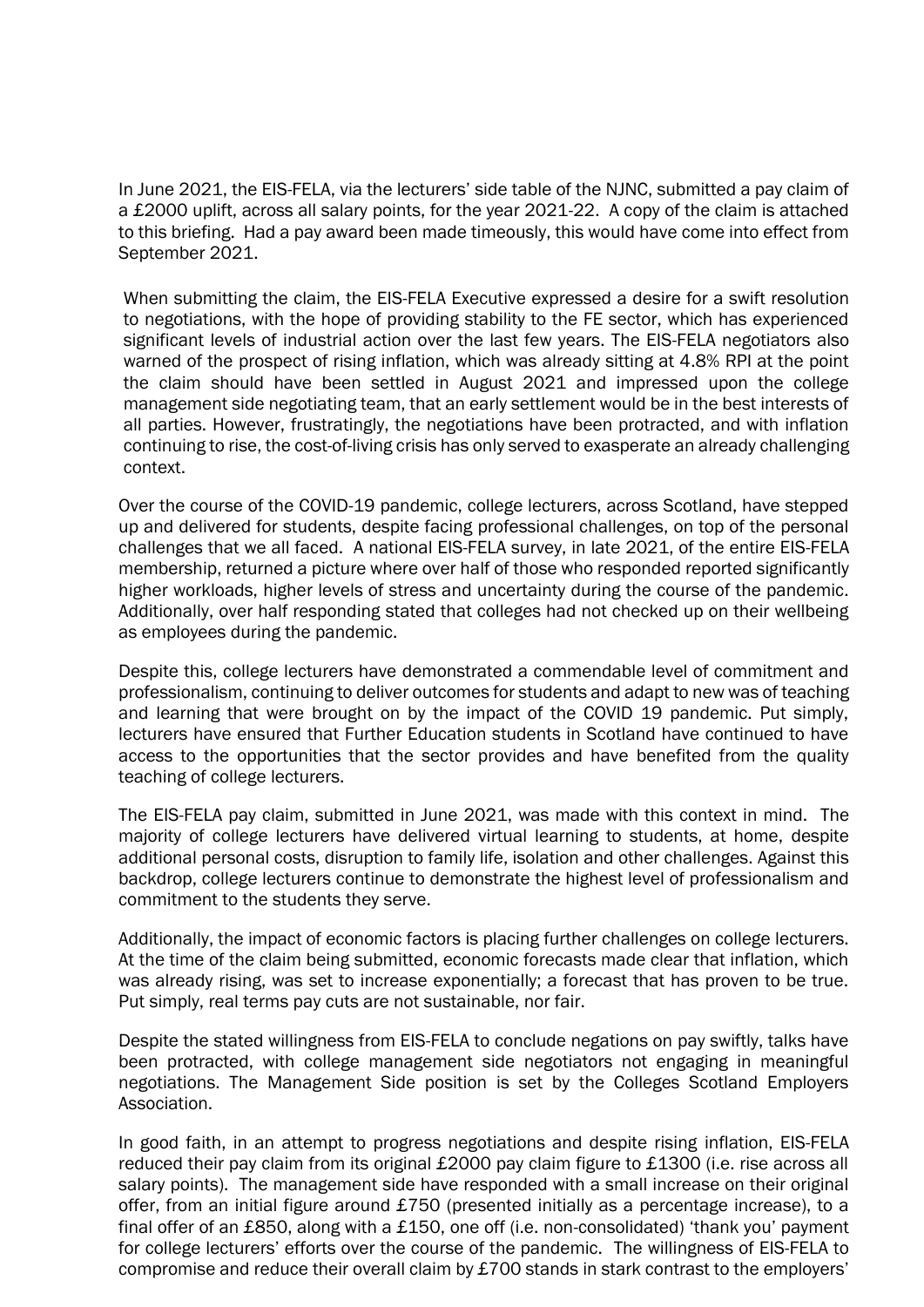overall increase, on their initial offer, of £100 (with the additional £150 one off payment).

Put simply, this offer, the protracted nature of the negotiations and the markedly small level of increase made by College Scotland negotiators, is unacceptable. This offer, unsurprisingly, was emphatically rejected by the EIS-FELA membership, in a survey conducted in January 2022. Following no further improvement on the offer and the formal declaration of a dispute, EIS-FELA members demonstrated a clear willingness to take both strike action and action short of strike (ASOS), in a consultative ballot, in February 2022.

The result of the consultative ballot, and the prospect of yet further industrial unrest in the FE sector, failed to bring any further improvement in the pay offer, from the management side, over the course of two formal dispute meetings. Regrettably, on Thursday 10th March, a statutory ballot for strike action and ASOS opened, closing on Thursday 31st March. If there is an industrial action mandate, then sustained and escalating industrial action will begin around two weeks later.

It is worth noting that the sub-inflationary pay restraint which the Employers Association wishes to implement on lecturers, has not been reflected in the senior pay of the college sector. Unlike lecturers, the pay of principals is awarded by college boards and is not negotiated collectively. Over recent years, the substantial six figure salaries of many principals have continued to increase by thousands of pounds and in some cases exceeded the percentage increases of college lectures. Examples of this can be drawn from the year 2019-20, when lecturers received what equated to a 2% increase. In this year, one college principal saw their salary rise by 3%, or £4000, from £132,000 to £136,000. Another principal became the highest paid in the sector, on £164,000, with a £7000 salary increase that equates to nearly 4.5%.

In recent years, the management side have regularly forced lecturers to resort to taking industrial action in order to obtain a decent pay rise. The desired £1,300 pay rise, for a £42,000 pa lecturer post, is a reasonable request and well below the current rate of inflation. However, once again, Colleges Scotland seem to welcome industrial action as a means of getting more funding for the college sector from the Scottish Government. The EIS believes that this demonstrates strikingly poor leadership, and compounded by rising senior pay in the college sector, is a major reason for lecturer dissatisfaction amongst lecturing staff in the sector.

## Contact Stuart Brown for further information: -